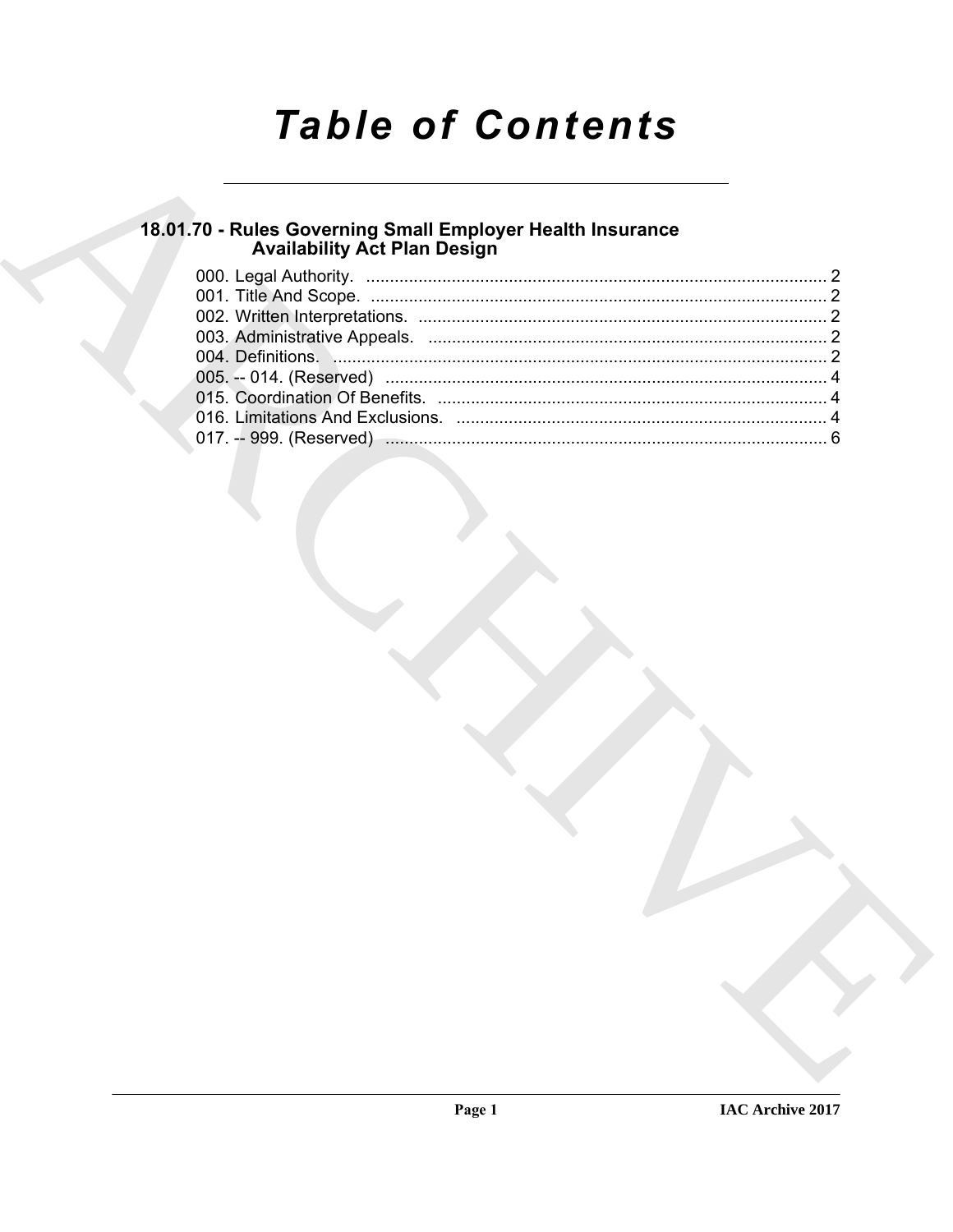#### **IDAPA 18 TITLE 01 CHAPTER 70**

#### **18.01.70 - RULES GOVERNING SMALL EMPLOYER HEALTH INSURANCE AVAILABILITY ACT PLAN DESIGN**

#### <span id="page-1-1"></span><span id="page-1-0"></span>**000. LEGAL AUTHORITY.**

#### <span id="page-1-2"></span>**001. TITLE AND SCOPE.**

#### <span id="page-1-3"></span>**002. WRITTEN INTERPRETATIONS.**

#### <span id="page-1-4"></span>**003. ADMINISTRATIVE APPEALS.**

#### <span id="page-1-12"></span><span id="page-1-11"></span><span id="page-1-10"></span><span id="page-1-9"></span><span id="page-1-8"></span><span id="page-1-7"></span><span id="page-1-6"></span><span id="page-1-5"></span>**004. DEFINITIONS.**

|                                         | <b>CHAPTER 70</b>                                                                                                                                                                                                                                                                                                                                                                                                                                                 |             |
|-----------------------------------------|-------------------------------------------------------------------------------------------------------------------------------------------------------------------------------------------------------------------------------------------------------------------------------------------------------------------------------------------------------------------------------------------------------------------------------------------------------------------|-------------|
|                                         | 18.01.70 - RULES GOVERNING SMALL EMPLOYER HEALTH INSURANCE<br><b>AVAILABILITY ACT PLAN DESIGN</b>                                                                                                                                                                                                                                                                                                                                                                 |             |
| 000.<br>47, Idaho Code.                 | LEGAL AUTHORITY.<br>This rule is promulgated and adopted pursuant to the authority vested in the Director under Title 41, Chapters 2 and                                                                                                                                                                                                                                                                                                                          | $(1-25-95)$ |
| 001.                                    | <b>TITLE AND SCOPE.</b>                                                                                                                                                                                                                                                                                                                                                                                                                                           |             |
| 01.                                     | <b>Title.</b> These rules shall be cited in full as Idaho Department of Insurance Rules, IDAPA 18.01.70,<br>"Rules Governing Small Employer Health Insurance Availability Act Plan Design."                                                                                                                                                                                                                                                                       | $(1-25-95)$ |
| 02.                                     | Scope. The Act and this rule are intended to promote broader spreading of risk in the small<br>employer marketplace. The Act and rule are intended to regulate all health benefit plans sold to small employers,<br>whether sold directly or through associations or other groupings of small employers. Carriers that provide health<br>benefit plans to small employers are intended to be subject to all of the provisions of the Act and this rule. (1-25-95) |             |
| 002.<br>district office of this agency. | <b>WRITTEN INTERPRETATIONS.</b><br>In accordance with Section $67-5201(19)(b)(iv)$ , Idaho Code, this agency may have written statements which pertain<br>to the interpretation of the rules of the chapter, or to the documentation of compliance with the rules of this chapter.<br>These documents will be available for public inspection and copying at cost in the main office and each regional or                                                         | $(7-1-98)$  |
| 003.                                    | <b>ADMINISTRATIVE APPEALS.</b><br>All contested cases shall be governed by the provisions of Chapter 2, Title 41, Idaho Code, Chapter 52, Title 67,<br>Idaho Code, and IDAPA 04.11.01, "Idaho Rules of Administrative Procedure of the Attorney General."                                                                                                                                                                                                         | $(3-15-02)$ |
| 004.<br>As used in this rule:           | DEFINITIONS.                                                                                                                                                                                                                                                                                                                                                                                                                                                      | $(1-25-95)$ |
| 01.                                     | Benefit Percentage. Benefit percentage is the percentage of the cost of a health care service paid<br>by the insurer under a health insurance plan as defined in the schedule of benefits.                                                                                                                                                                                                                                                                        | $(1-25-95)$ |
| 02.<br>December 31st.                   | Calendar Year. Calendar year is a period of one (1) year which starts on January 1st and ends on                                                                                                                                                                                                                                                                                                                                                                  | $(1-25-95)$ |
| 03.                                     | <b>Coinsurance</b> . Coinsurance is a percentage of the cost of a health care service, paid by the patient<br>under a health insurance plan, as defined in the schedule of benefits.                                                                                                                                                                                                                                                                              | $(1-25-95)$ |
| 04.<br>schedule of benefits.            | Copayment. Copayment is a specified charge that must be paid each time care is received of a<br>particular type or in a designated setting. The instances in which a copayment will be required are specified in the                                                                                                                                                                                                                                              | $(1-25-95)$ |
| 05.                                     | <b>Expense</b> . Expense means the expense incurred for a covered service or supply. A physician or<br>other licensed practitioner has to order or prescribe the service or supply. Expense is considered incurred on the date<br>the service or supply is received. Expense does not include any charge:                                                                                                                                                         | $(1-25-95)$ |
| a.                                      | For a service or supply which is not medically necessary; or                                                                                                                                                                                                                                                                                                                                                                                                      | $(1-25-95)$ |
| b.                                      | Which is in excess of reasonable and customary charge for a service or supply.                                                                                                                                                                                                                                                                                                                                                                                    | $(1-25-95)$ |
| 06.                                     | Medical Emergency. Medical emergency means a severe onset of a condition which:                                                                                                                                                                                                                                                                                                                                                                                   | $(1-25-95)$ |
| a.                                      | Results in symptoms which occur suddenly and unexpectedly; and                                                                                                                                                                                                                                                                                                                                                                                                    | $(1-25-95)$ |
|                                         |                                                                                                                                                                                                                                                                                                                                                                                                                                                                   |             |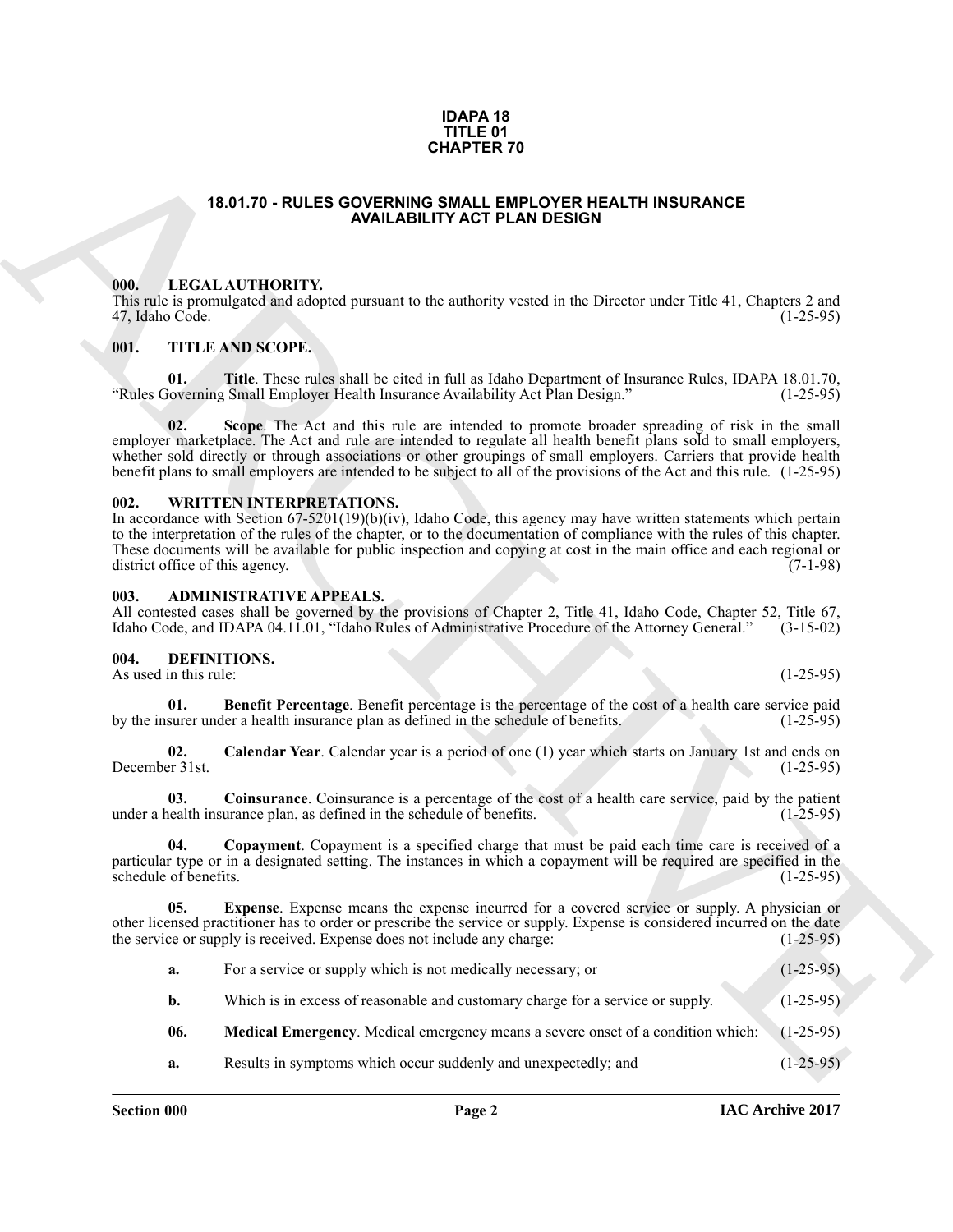<span id="page-2-3"></span><span id="page-2-2"></span><span id="page-2-1"></span><span id="page-2-0"></span>

|  | Is not considered experimental or investigative; | $(1-25-95)$ |
|--|--------------------------------------------------|-------------|
|  |                                                  |             |

|                              | <b>Department of Insurance</b>                                                                                                                                                                                                                                                                                                                                                                                                             | <b>Health Insurance Availability Act Plan Design</b> |
|------------------------------|--------------------------------------------------------------------------------------------------------------------------------------------------------------------------------------------------------------------------------------------------------------------------------------------------------------------------------------------------------------------------------------------------------------------------------------------|------------------------------------------------------|
| $\mathbf{b}$ .<br>health; or | Requires immediate physician's care to prevent death or serious impairment of the insured person's                                                                                                                                                                                                                                                                                                                                         | $(1-25-95)$                                          |
| c.                           | Poses a serious threat to the patient or to others.                                                                                                                                                                                                                                                                                                                                                                                        | $(1-25-95)$                                          |
| 07.<br>$iS$ :                | Medically Necessary Service or Supply. Medically necessary service or supply means one which<br>is ordered by a physician and which the small employer carrier or a qualified party or entity selected by us determines                                                                                                                                                                                                                    | $(1-25-95)$                                          |
| a.                           | Provided for the diagnosis or direct treatment of an injury or sickness;                                                                                                                                                                                                                                                                                                                                                                   | $(1-25-95)$                                          |
| b.                           | Appropriate and consistent with the symptoms and findings of diagnosis and treatment of the<br>insured persons injury or sickness;                                                                                                                                                                                                                                                                                                         | $(1-25-95)$                                          |
| $c_{\cdot}$                  | Is not considered experimental or investigative;                                                                                                                                                                                                                                                                                                                                                                                           | $(1-25-95)$                                          |
| d.                           | Provided in accord with generally accepted medical practice;                                                                                                                                                                                                                                                                                                                                                                               | $(1-25-95)$                                          |
| е.                           | The most appropriate supply or level of service which can be provided on a cost effective basis<br>(including, but not limited to, in-patient vs. out-patient care, electric vs. manual wheelchair, surgical vs. medical or<br>other types of care.) The fact that the insured person's physician prescribes services or supplies does not<br>automatically mean such service or supply are medically necessary and covered by the policy. | $(1-25-95)$                                          |
| 08.                          | <b>Out-of-Pocket Expense</b> . Out-of-pocket expense is the medical expense that an insured must pay,<br>which includes deductibles and coinsurance but not copayment, as defined in the schedule of benefits.                                                                                                                                                                                                                             | $(1-25-95)$                                          |
| 09.                          | Physician. Physician means any of the following licensees duly licensed by the state of Idaho to<br>practice in any of the following categories of health care professions:                                                                                                                                                                                                                                                                | $(1-25-95)$                                          |
| a.                           | Chiropractor;                                                                                                                                                                                                                                                                                                                                                                                                                              | $(1-25-95)$                                          |
| b.                           | Dentist;                                                                                                                                                                                                                                                                                                                                                                                                                                   | $(1-25-95)$                                          |
| c.                           | Optometrist;                                                                                                                                                                                                                                                                                                                                                                                                                               | $(1-25-95)$                                          |
| d.                           | Pharmacist;                                                                                                                                                                                                                                                                                                                                                                                                                                | $(1-25-95)$                                          |
| e.                           | Physician and surgeon, of either medicine and surgery or of osteopathic medicine and surgery; and                                                                                                                                                                                                                                                                                                                                          | $(1-25-95)$                                          |
| f.                           | Podiatrist; and                                                                                                                                                                                                                                                                                                                                                                                                                            | $(1-25-95)$                                          |
|                              | Any other licensed practitioner who is acting within the scope of that license and who performs a<br>service which is payable under the policy when performed by any of the above health care practitioners. A physician<br>does not include a person who lives with the insured or is part of insureds family (spouse, child, brother, sister, or<br>parent of insured or insureds spouse).                                               | $(1-25-95)$                                          |
| 10.                          | Pre-Existing Condition. A health benefit plan shall not deny, exclude or limit benefits for a<br>covered individual for covered expenses incurred more than twelve (12) months following the effective date of the<br>individual's coverage due to a pre-existing condition.                                                                                                                                                               | $(1-25-95)$                                          |
| a.<br>coverage.              | A health benefit plan shall not define a pre-existing condition more restrictively than a condition,<br>whether physical or mental, regardless of the cause of the condition, for which medical advice, diagnosis, care or<br>treatment was recommended or received during the six (6) months immediately preceding the effective date of                                                                                                  | $(7-1-98)$                                           |
|                              |                                                                                                                                                                                                                                                                                                                                                                                                                                            |                                                      |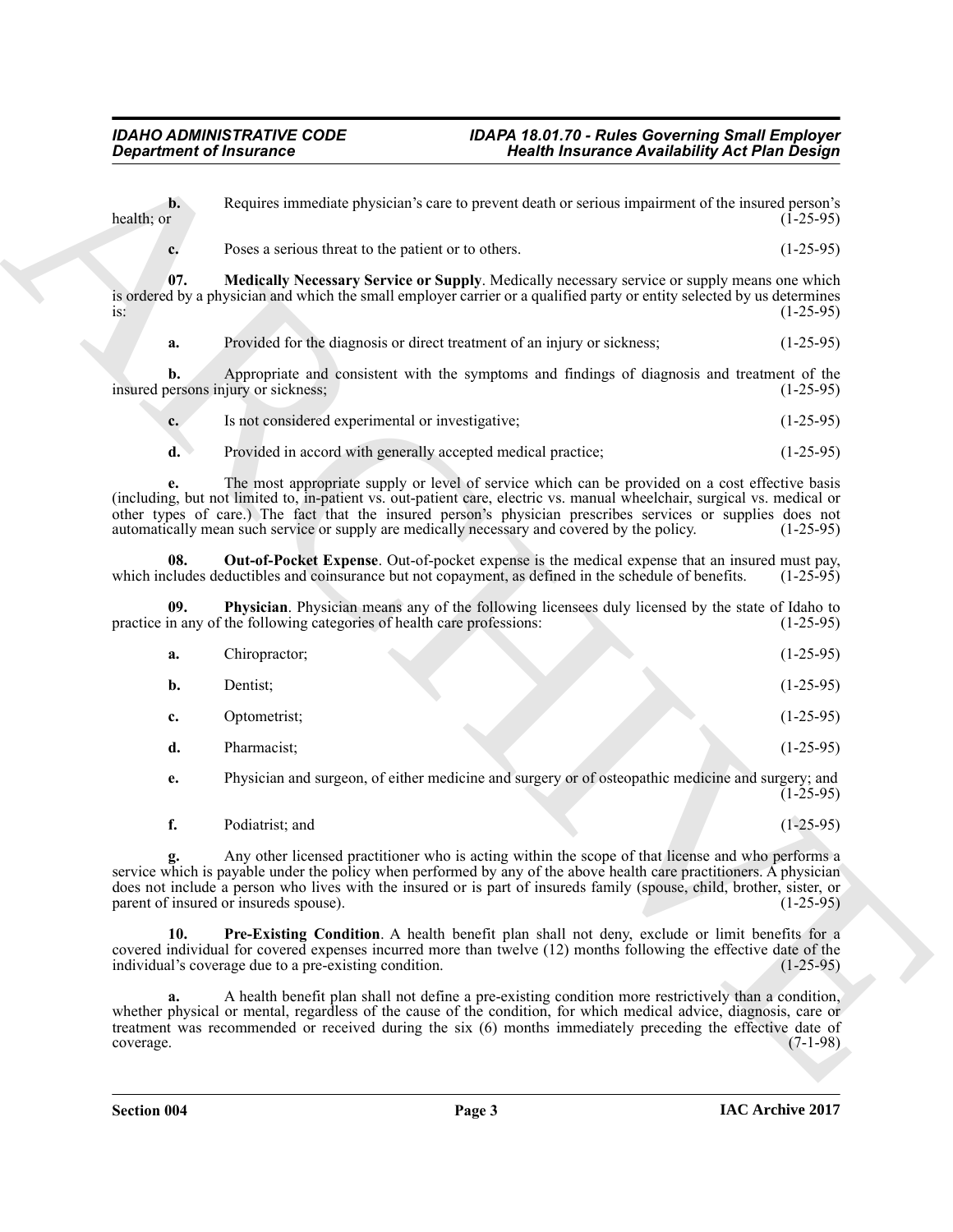**b.** Genetic information shall not be considered as a condition described in Subsection 010.10 in the of a diagnosis of the condition related to such information. (7-1-98) absence of a diagnosis of the condition related to such information.

*Department of Instantant* **Sympatrics** and the laterature of *Health Brauning**Meximine Books (19 Han Design)***<br>
absence the state intermal and call the consistent in the state of the state of the state of the figure o c.** A health benefit plan shall waive any time period applicable to a pre-existing condition exclusion or limitation period with respect to particular services for the period of time an individual was previously covered by qualifying previous coverage that provided benefits with respect to such services, provided that the qualifying previous coverage was continuous to a date not more than sixty-three (63) days prior to the effective date of the new coverage. This provision does not preclude application of any waiting period applicable to all new enrollees under the health benefit plan. (7-1-98)

**d.** A health benefit plan may exclude coverage for late enrollees for the greater of twelve (12) months or for a twelve (12) months pre-existing condition exclusion; provided that if both a period of exclusion from coverage and a pre-existing condition exclusion are applicable to a late enrollee, the combined period shall not exceed twelve (12) months from the date the individual enrolls for coverage under the health benefit plan. (1-25-95)

<span id="page-3-4"></span>**11. Restricted Network Provision**. Restricted network provision means any provision of a health benefit plan that conditions the payment of benefits, in whole or in part, on the use of health care providers that have entered into a contractual arrangement with the carrier pursuant to Chapter 34, Title 41, Idaho Code, and Chapter 39, Title 41, Idaho Code, to provide health care services to covered individuals. (7-1-98)

### <span id="page-3-0"></span>**005. -- 014. (RESERVED)**

### <span id="page-3-3"></span><span id="page-3-1"></span>**015. COORDINATION OF BENEFITS.**

Coordination of benefits shall be utilized on the small employer basic, standard, and catastrophic plans based upon IDAPA 18.01.74, "Coordination of Benefits." (3-15-02)

### <span id="page-3-5"></span><span id="page-3-2"></span>**016. LIMITATIONS AND EXCLUSIONS.**

**01.** Services Not Medically Necessary. Excluded. Any service not medically necessary or appropriate becifically included within the coverage provisions. (1-25-95) unless specifically included within the coverage provisions.

<span id="page-3-13"></span><span id="page-3-11"></span>**02. No Coverage**. Custodial, convalescent or intermediate level care or rest cures. (1-25-95)

<span id="page-3-15"></span><span id="page-3-10"></span><span id="page-3-8"></span>**03. Experimental or Investigational**. Services which are experimental or investigational. (1-25-95)

**04. Workers' Compensation, Medicare, CHAMPUS**. Services eligible for coverage by Workers' Compensation, Medicare or CHAMPUS.

**05.** No Charges. Services for which no charges are made or for which no charges would be made in the of insurance or for which the insured has no legal obligation to pay. (1-25-95) absence of insurance or for which the insured has no legal obligation to pay.

<span id="page-3-12"></span>**06. No Medical Diagnosis**. Services for weight control, nutrition, and smoking cessation, including self-help and training programs as well as prescription drugs, used in conjunction with such programs and services. (7-1-98)

<span id="page-3-7"></span>**07. Cosmetic Surgery**. Cosmetic surgery and services, except for treatment or surgery for congenital anomaly. Mastectomy reconstruction is covered as described in the Womens Health and Cancer Rights Act.

(3-15-02)

<span id="page-3-6"></span>**08.** Artificial Insemination, Infertility, Sexual Dysfunction. Artificial insemination and infertility t. Treatment of sexual dysfunction not related to organic disease. (1-25-95) treatment. Treatment of sexual dysfunction not related to organic disease.

<span id="page-3-9"></span>**09.** Induced Infertility. Services for reversal of elective, surgically or pharmaceutically induced infertility. (1-25-95) infertility. (1-25-95)

<span id="page-3-14"></span>**10. Vision**. Vision therapy, tests, glasses, contact lenses and other vision aids. Radial keratotomy, myopic keratomileusis and any surgery involving corneal tissue to alter or correct myopia, hyperopia or stigmatic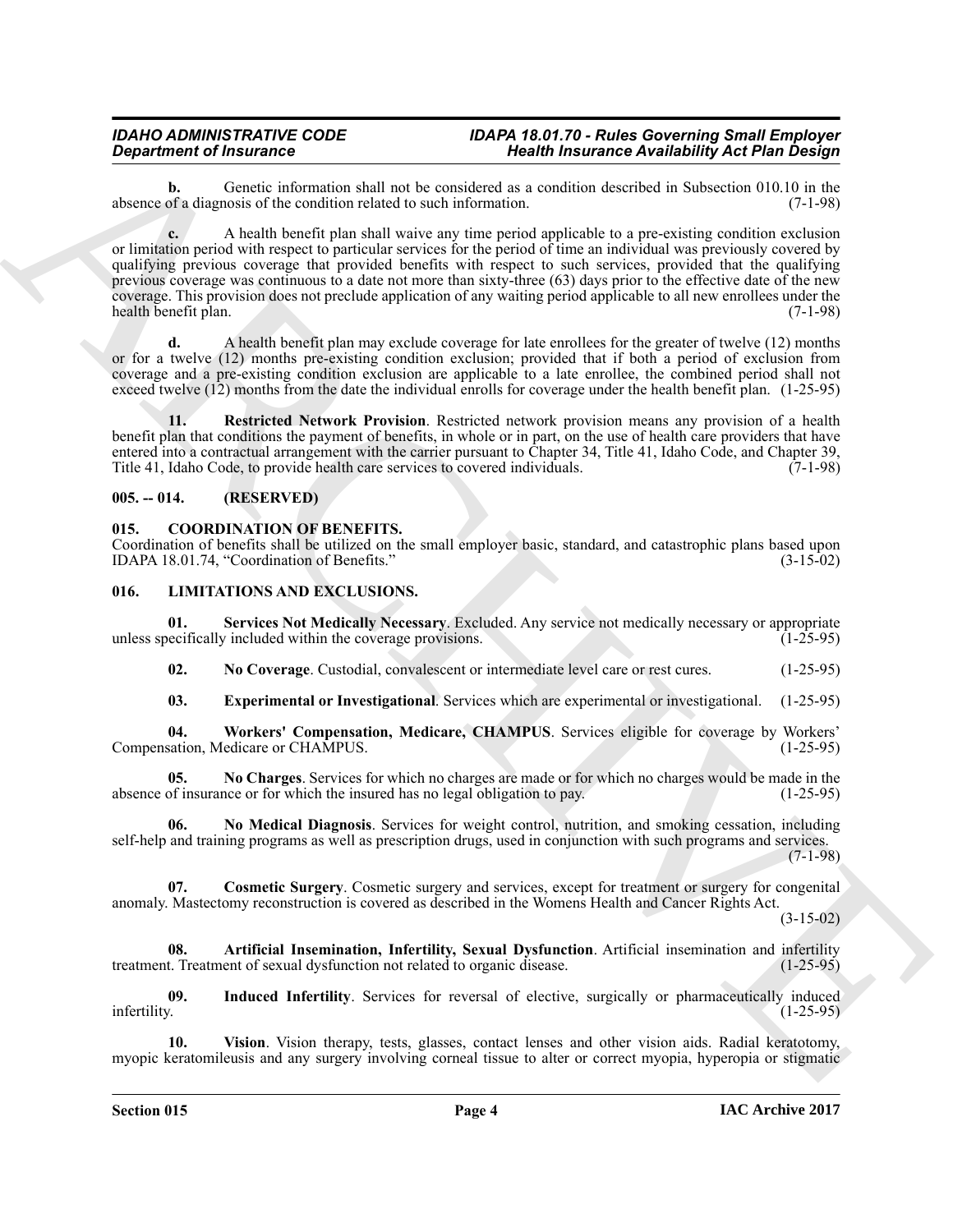error. Vision tests and glasses will be covered for children under the age of twelve (12), except in catastrophic health benefit plans. (7-1-98) benefit plans.

<span id="page-4-7"></span>**11. Limitation Foot Care**. For treatment of weak, strained, or flat feet, including orthopedic shoes or other supportive devices, or for cutting, removal, or treatment of corns, calluses, or nails other than corrective surgery, or for metabolic or peripheral vascular disease.

**Signal methods and the control for example, the signal methods of the signal methods of the signal methods of the signal methods of the signal methods of the signal methods of the signal methods of the signal methods of 12. Manipulative Therapy and Related Treatment**. Manipulative therapy and related treatment, including heat treatments and ultrasound, of the musculoskeletal structure for other than fractures and dislocations of the extremities will be subject to one thousand dollars (\$1,000) per year limit, subject to the policy deductible, co-<br>insurance, or co-payment. (4-5-00) insurance, or co-payment.

#### <span id="page-4-8"></span><span id="page-4-4"></span>**13. Dental, Orthodontic Services**. (7-1-98)

**a.** For Basic and Standard plans: Dental and orthodontic services, except those needed for treatment of a medical condition or injury or as specifically allowed in the policy for children under the age of twelve (12).

 $(7-1-98)$ 

**b.** For Catastrophic plans: Dental care or treatment, except for injury sustained while insured under by the v. or as a result of nondental disease covered by the policy. this policy, or as a result of nondental disease covered by the policy.

<span id="page-4-13"></span><span id="page-4-6"></span><span id="page-4-5"></span>**14. Hearing Tests**. Hearing tests without illness being suspect. (1-25-95)

**15. Hearing Aids, Supplies**. Hearing aids and supplies, tinnitus maskers, cochlear implants and exams for the prescription or fitting of hearing aids. (1-25-95)

**16.** Speech Tests. Speech tests and therapy except as specifically allowed in the policy for children eage of twelve (12). (1-25-95) under the age of twelve  $(12)$ .

<span id="page-4-11"></span>**17. Private Room Accommodation Charges**. Private room accommodation charges in excess of the n's most common semi-private room charge except when prescribed as medically necessary. (1-25-95) institution's most common semi-private room charge except when prescribed as medically necessary.

<span id="page-4-12"></span>**18. Services Performed by a Member of the Insured's Family**. Services performed by a member of the insured's family or of the insured's spouse's family. Family includes parents or grandparents of the insured or spouse and any descendants of such parents or grandparents. (1-25-95) spouse and any descendants of such parents or grandparents.

<span id="page-4-9"></span>**19. No Coverage Prior to Effective Date of Coverage**. Care incurred before the effective date of the person's coverage.

**20. Covered Injury or Disease**. Immunizations and medical exams and tests of any kind not related to treatment of covered injury or disease, except as specifically stated in the policy.

<span id="page-4-10"></span><span id="page-4-3"></span><span id="page-4-0"></span>**21. Act of War or Armed Conflict**. Injury or sickness caused by war or armed international conflict. (1-25-95)

**22. Operation and Treatment, Sexual Change**. Sex change operations and treatment in connection ssexualism. (1-25-95) with transsexualism.

<span id="page-4-2"></span>**23. Counseling**. Marriage and family and child counseling except as specifically allowed in the policy.  $(1 - 25 - 95)$ 

#### <span id="page-4-1"></span>**24. Acupuncture**. (7-1-98)

**a.** For Basic and Standard plans: Acupuncture except when used as anesthesia during a covered procedure. (7-1-98) surgical procedure.

**b.** For Catastrophic plans: Acupuncture. (7-1-98)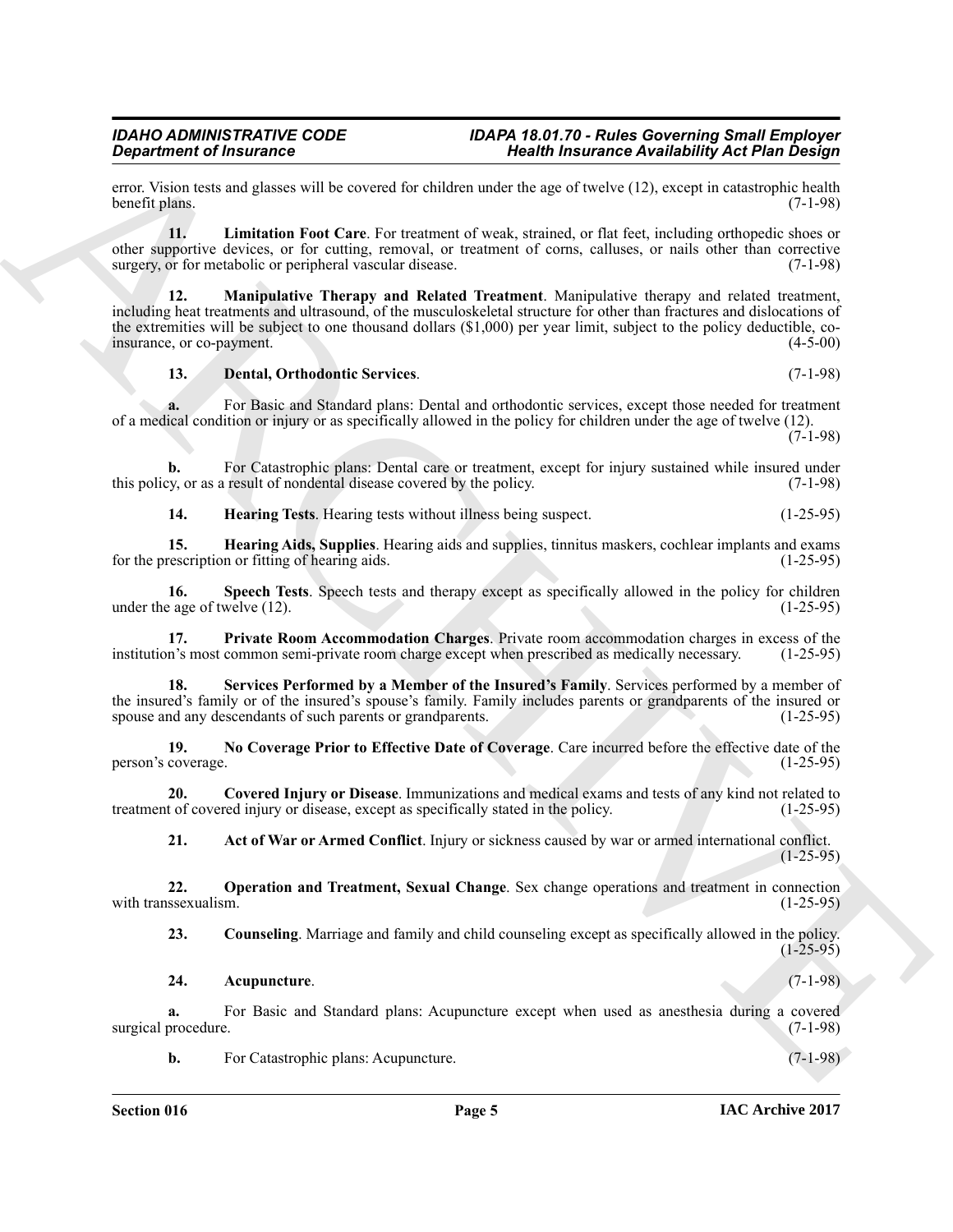#### <span id="page-5-8"></span><span id="page-5-6"></span><span id="page-5-5"></span><span id="page-5-4"></span><span id="page-5-3"></span><span id="page-5-0"></span>**017. -- 999. (RESERVED)**

### <span id="page-5-1"></span>**APPENDIX A MANAGED CARE STANDARD BENEFIT PLAN**

<span id="page-5-9"></span><span id="page-5-7"></span><span id="page-5-2"></span>

|                         | <b>Department of Insurance</b>                                                                                                                                                                               | <b>Health Insurance Availability Act Plan Design</b> |             |
|-------------------------|--------------------------------------------------------------------------------------------------------------------------------------------------------------------------------------------------------------|------------------------------------------------------|-------------|
| 25.                     | <b>Private Duty Nursing</b> . Private duty nursing except as specifically allowed in the policy. (1-25-95)                                                                                                   |                                                      |             |
| 26.<br>person or group. | Employer Maintained Medical or Dental Care. Services received from a medical or dental<br>department maintained by or on behalf of an employer, a mutual benefit association, labor union, trust, or similar |                                                      | $(1-25-95)$ |
| 27.                     | Termination. Services incurred after the date of termination of a covered person's coverage except<br>as allowed by the extension of benefits provision of the policy, if any.                               |                                                      | $(7-1-98)$  |
| 28.                     | Personal Convenience Items. Expenses for personal hygiene and convenience items such as air<br>conditioners, humidifiers, and physical fitness equipment.                                                    |                                                      | $(1-25-95)$ |
| 29.                     | Failure to Keep a Scheduled Visit. Charges for failure to keep a scheduled visit, charges for<br>completion of any form, and charges for medical information.                                                |                                                      | $(1-25-95)$ |
| 30.<br>policy.          | Screening Examinations. Charges for screening examinations except as otherwise provided in the                                                                                                               |                                                      | $(1-25-95)$ |
| 31.                     | No Allowance. Charges for wigs or cranial prostheses, hair analysis, hair loss and baldness.                                                                                                                 |                                                      | $(1-25-95)$ |
| 32.                     | <b>Preexisting Conditions.</b> Pre-existing conditions, except as provided specifically in the policy.                                                                                                       |                                                      | $(1-25-95)$ |
| $017. - 999.$           | (RESERVED)                                                                                                                                                                                                   |                                                      |             |
|                         | <b>APPENDIX A</b><br><b>MANAGED CARE STANDARD BENEFIT PLAN</b>                                                                                                                                               |                                                      |             |
|                         | <b>SCHEDULE OF BENEFITS</b>                                                                                                                                                                                  |                                                      |             |
|                         | <b>All Benefit Areas</b>                                                                                                                                                                                     |                                                      |             |
|                         | <b>Calendar Year Benefit Maximum</b>                                                                                                                                                                         | \$100,000                                            |             |
|                         | <b>Preventive Services (Benefit Area A)</b><br>Copayment:                                                                                                                                                    |                                                      |             |
|                         | -Adults                                                                                                                                                                                                      | \$15                                                 |             |
|                         | -Children                                                                                                                                                                                                    | \$0                                                  |             |
|                         | <b>Benefit Percentage</b>                                                                                                                                                                                    | \$100%                                               |             |
|                         | Coinsurance Percentage                                                                                                                                                                                       | 0%                                                   |             |
|                         | Annual Benefit Maximum*<br>Vision Annual Benefit Sub-cap*                                                                                                                                                    | \$500<br>\$75                                        |             |
|                         | <b>Primary Maternity Services (Benefit Area B1)</b>                                                                                                                                                          |                                                      |             |
|                         | <b>Initial Visit Copayment</b>                                                                                                                                                                               | \$15                                                 |             |
|                         | <b>Benefit Percentage</b>                                                                                                                                                                                    | 100%                                                 |             |
|                         | Coinsurance Percentage                                                                                                                                                                                       | 0%                                                   |             |
|                         | Other Maternity (Benefit Area B2)                                                                                                                                                                            |                                                      |             |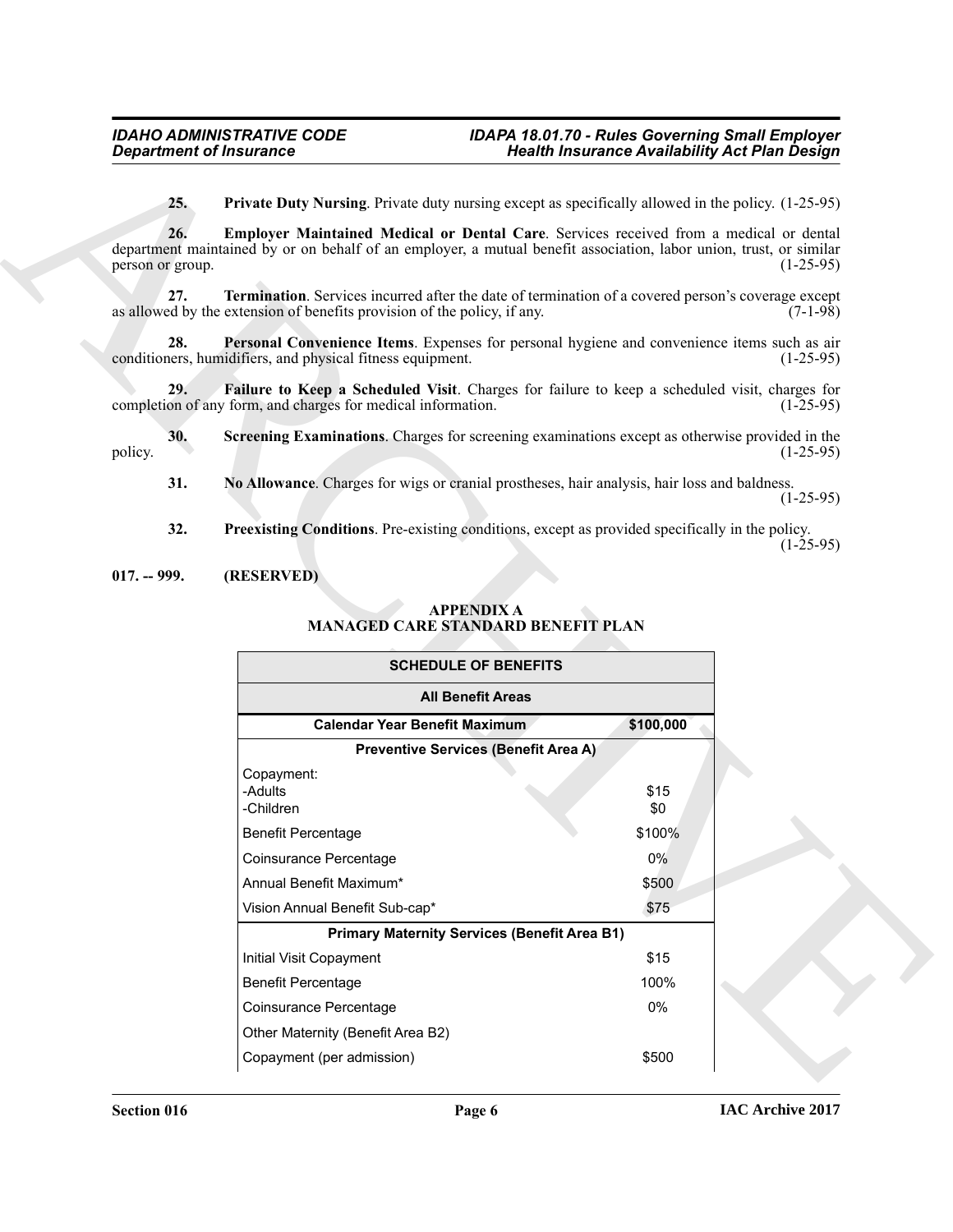| <b>SCHEDULE OF BENEFITS</b>                                    |          |
|----------------------------------------------------------------|----------|
| <b>All Benefit Areas</b>                                       |          |
| <b>Benefit Percentage</b>                                      | 80%      |
| Coinsurance Percentage                                         | 20%      |
| <b>Inpatient Services (Benefit Area C)</b>                     |          |
| Copayment (per admission)                                      | \$500    |
| <b>Benefit Percentage</b>                                      | 80%      |
| Coinsurance Percentage                                         | 20%      |
| <b>Outpatient Services (Benefit Area D)</b>                    |          |
| Copayment                                                      |          |
| Emergency Room+<br>1.                                          | \$100    |
| 2.<br><b>Outpatient Surgery</b>                                | \$200    |
| Office Visits and Other Outpatient Services<br>3.              | \$20     |
| +\$100 network provider; \$200 non-designated provider         |          |
| <b>Transportation &amp; Medical Equipment (Benefit Area E)</b> |          |
| <b>Emergency Ambulance Service</b>                             |          |
| Annual Benefit Maximum*                                        | \$750    |
| Copayment                                                      | \$100    |
| <b>Benefit Percentage</b>                                      | $0\%$    |
| Coinsurance Percentage                                         | 0%       |
| <b>Durable Medical Equipment</b>                               |          |
| Annual Benefit Maximum*                                        | \$15,000 |
| Copayment                                                      | \$0      |
| <b>Benefit Percentage</b>                                      | 80%      |
| Coinsurance Percentage                                         | 20%      |
| <b>Psychiatric and Substance Abuse (Benefit Area F)</b>        |          |
| Annual Benefit Maximum (Inpatient and Outpatient)*             | \$5,000  |
| Outpatient                                                     |          |
| Sub-cap                                                        | 1,500    |
| Copayment                                                      | \$0      |
| Benefit percentage                                             | 50%      |
| Coinsurance percentage                                         | 50%      |
| Inpatient                                                      |          |
| Copayment                                                      | 500      |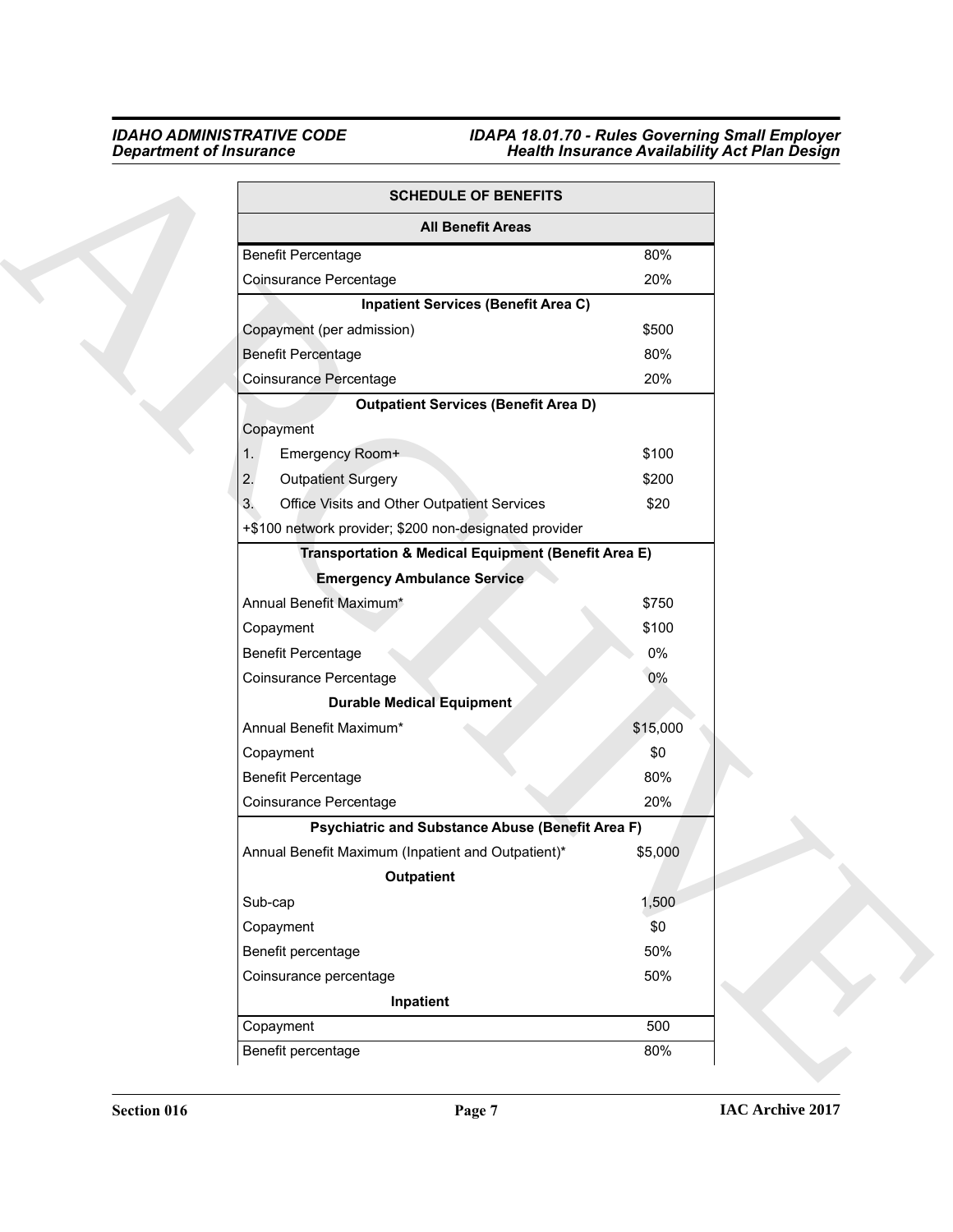| <b>SCHEDULE OF BENEFITS</b>               |          |
|-------------------------------------------|----------|
| <b>All Benefit Areas</b>                  |          |
| Coinsurance percentage                    | 20%      |
| <b>Pharmacy Benefits (Benefit Area G)</b> |          |
| Copayment per Prescription                | \$10     |
| <b>Benefit Percentage</b>                 | 100%**   |
| Coinsurance                               | $0\%$ ** |
| <b>Out-of-Pocket Expense Limit</b>        |          |
| Individual                                | \$5,000  |
| Family                                    | \$10,000 |

| <b>SCHEDULE OF BENEFITS</b>                                               |                                                                                                                           |
|---------------------------------------------------------------------------|---------------------------------------------------------------------------------------------------------------------------|
| <b>All Benefit Areas</b>                                                  |                                                                                                                           |
| Coinsurance percentage                                                    | 20%                                                                                                                       |
| <b>Pharmacy Benefits (Benefit Area G)</b>                                 |                                                                                                                           |
| Copayment per Prescription                                                | \$10                                                                                                                      |
| <b>Benefit Percentage</b>                                                 | 100%**                                                                                                                    |
| Coinsurance                                                               | $0\%**$                                                                                                                   |
| <b>Out-of-Pocket Expense Limit</b>                                        |                                                                                                                           |
| Individual                                                                | \$5,000                                                                                                                   |
| Family                                                                    | \$10,000                                                                                                                  |
| (Applicable to Benefit Areas "B2," "C," "D," "E" and "F")                 |                                                                                                                           |
| *Maximum benefit payable during any twelve (12) month period.             |                                                                                                                           |
| the brand name drug after the copayment is payable.                       | selected when a generic is available. If a generic substitute is not available, one hundred percent (100%) of the cost of |
| <b>APPENDIX B</b><br>STANDARD BENEFIT PLAN<br><b>SCHEDULE OF BENEFITS</b> |                                                                                                                           |
| <b>All Benefit Areas</b>                                                  |                                                                                                                           |
| Calendar Year Benefit Maximum                                             | \$100,000                                                                                                                 |
| <b>Preventive Services (Benefit Area A)</b>                               |                                                                                                                           |
| Copayment<br>-Adults<br>-Children                                         | \$15<br>\$0                                                                                                               |
| <b>Benefit Percentage</b>                                                 | 100%                                                                                                                      |
| Coinsurance Percentage                                                    | $0\%$                                                                                                                     |
| Annual Benefit Maximum*                                                   | \$500                                                                                                                     |
| Vision Annual Benefit Sub-cap*                                            | \$75                                                                                                                      |
| <b>Primary Maternity Services (Benefit Area B1)</b>                       |                                                                                                                           |
| Initial Visit Copayment                                                   | \$15                                                                                                                      |
| <b>Benefit Percentage</b>                                                 | 100%                                                                                                                      |
| Coinsurance Percentage                                                    | 0%                                                                                                                        |

### <span id="page-7-0"></span>**APPENDIX B STANDARD BENEFIT PLAN**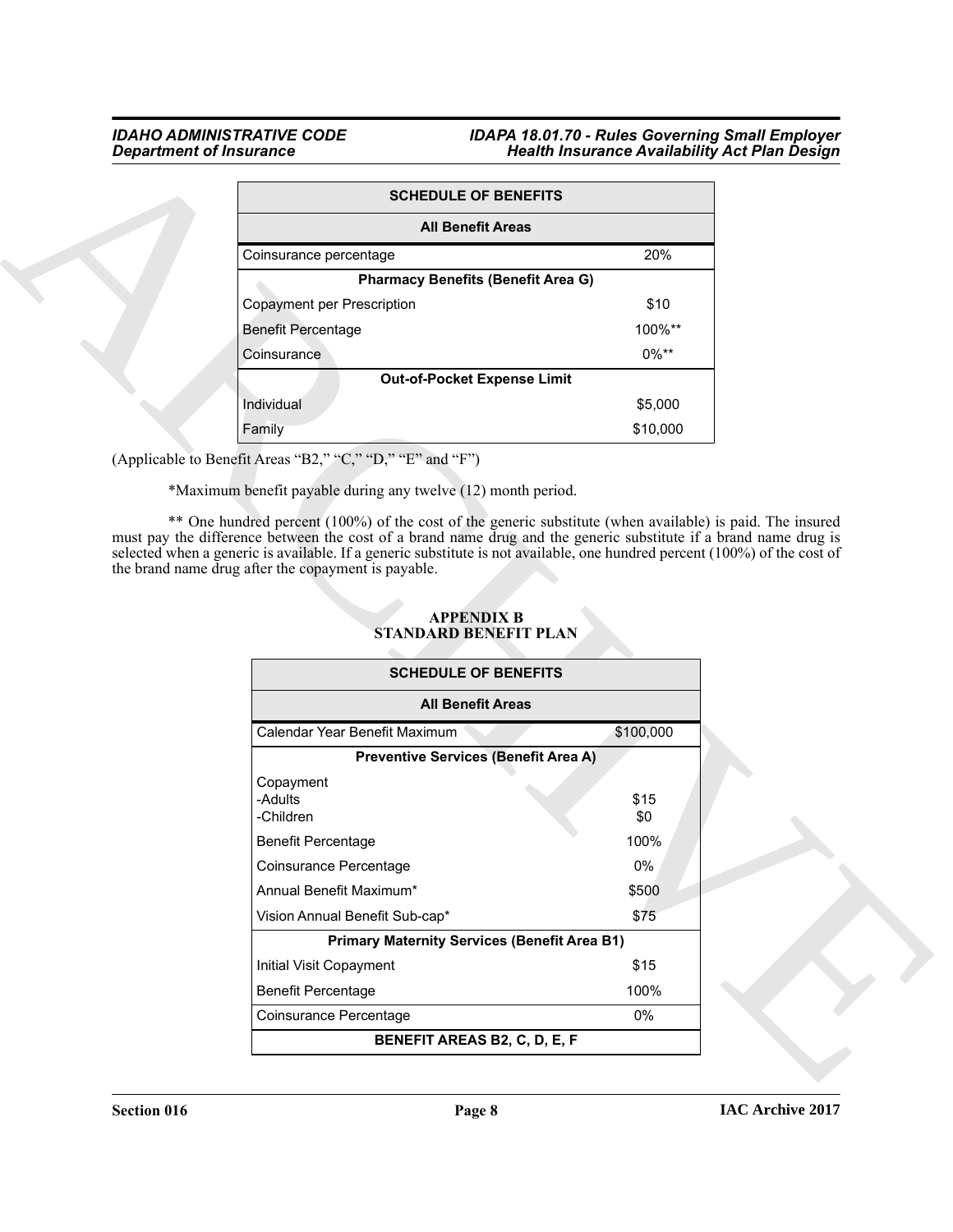|                                                                                                                                                                                                                                                                                                                                                                                                                                                                                   | <b>SCHEDULE OF BENEFITS</b>                                 |  |
|-----------------------------------------------------------------------------------------------------------------------------------------------------------------------------------------------------------------------------------------------------------------------------------------------------------------------------------------------------------------------------------------------------------------------------------------------------------------------------------|-------------------------------------------------------------|--|
|                                                                                                                                                                                                                                                                                                                                                                                                                                                                                   | <b>All Benefit Areas</b>                                    |  |
|                                                                                                                                                                                                                                                                                                                                                                                                                                                                                   | <b>Calendar Year Deductible</b>                             |  |
| Individual                                                                                                                                                                                                                                                                                                                                                                                                                                                                        | \$500                                                       |  |
| Family                                                                                                                                                                                                                                                                                                                                                                                                                                                                            | \$1,000                                                     |  |
| <b>Benefit Percentage</b>                                                                                                                                                                                                                                                                                                                                                                                                                                                         | 80%                                                         |  |
| Coinsurance Percentage                                                                                                                                                                                                                                                                                                                                                                                                                                                            | 20%                                                         |  |
|                                                                                                                                                                                                                                                                                                                                                                                                                                                                                   | Out-of-Pocket Expense Limit                                 |  |
| Individual                                                                                                                                                                                                                                                                                                                                                                                                                                                                        | \$5,000                                                     |  |
| Family                                                                                                                                                                                                                                                                                                                                                                                                                                                                            | \$10,000                                                    |  |
| <b>Emergency Ambulance Service</b><br>Annual Benefit Maximum*                                                                                                                                                                                                                                                                                                                                                                                                                     | \$750                                                       |  |
| <b>Durable Medical Equipment</b><br>Annual Benefit Maximum*                                                                                                                                                                                                                                                                                                                                                                                                                       | \$15,000                                                    |  |
|                                                                                                                                                                                                                                                                                                                                                                                                                                                                                   | <b>Psychiatric and Substance Abuse Services</b>             |  |
| Annual Benefit Maximum*                                                                                                                                                                                                                                                                                                                                                                                                                                                           | \$5,000                                                     |  |
|                                                                                                                                                                                                                                                                                                                                                                                                                                                                                   | <b>Pharmacy Benefits (Benefit Area G)</b>                   |  |
| Copayment per Prescription                                                                                                                                                                                                                                                                                                                                                                                                                                                        | \$10                                                        |  |
| <b>Benefit Percentage</b>                                                                                                                                                                                                                                                                                                                                                                                                                                                         | 100%**                                                      |  |
|                                                                                                                                                                                                                                                                                                                                                                                                                                                                                   | $0\%**$                                                     |  |
| Coinsurance                                                                                                                                                                                                                                                                                                                                                                                                                                                                       |                                                             |  |
| *Maximum benefit payable during any twelve (12) month period.<br>**One hundred percent (100%) of the cost of the generic substitute (when available) is paid. The insured<br>must pay the difference between the cost of a brand name drug and the generic substitute if a brand name drug is<br>selected when a generic is available. If a generic substitute is not available, one hundred percent (100%) of the cost of<br>the brand name drug after the copayment is payable. | <b>APPENDIX C</b><br><b>MANAGED CARE BASIC BENEFIT PLAN</b> |  |
|                                                                                                                                                                                                                                                                                                                                                                                                                                                                                   | <b>SCHEDULE OF BENEFITS</b>                                 |  |
|                                                                                                                                                                                                                                                                                                                                                                                                                                                                                   | <b>All Benefit Areas</b>                                    |  |
| Calendar Year Benefit Maximum                                                                                                                                                                                                                                                                                                                                                                                                                                                     |                                                             |  |
|                                                                                                                                                                                                                                                                                                                                                                                                                                                                                   | \$25,000                                                    |  |
|                                                                                                                                                                                                                                                                                                                                                                                                                                                                                   | <b>Preventive Services (Benefit Area A)</b>                 |  |
| Copayment<br>-Adults<br>-Children                                                                                                                                                                                                                                                                                                                                                                                                                                                 | \$15<br>\$0                                                 |  |

#### <span id="page-8-0"></span>**APPENDIX C MANAGED CARE BASIC BENEFIT PLAN**

| <b>SCHEDULE OF BENEFITS</b>                 |             |
|---------------------------------------------|-------------|
| <b>All Benefit Areas</b>                    |             |
| Calendar Year Benefit Maximum               | \$25,000    |
| <b>Preventive Services (Benefit Area A)</b> |             |
| Copayment<br>-Adults<br>-Children           | \$15<br>\$0 |
| <b>Benefit Percentage</b>                   | 100%        |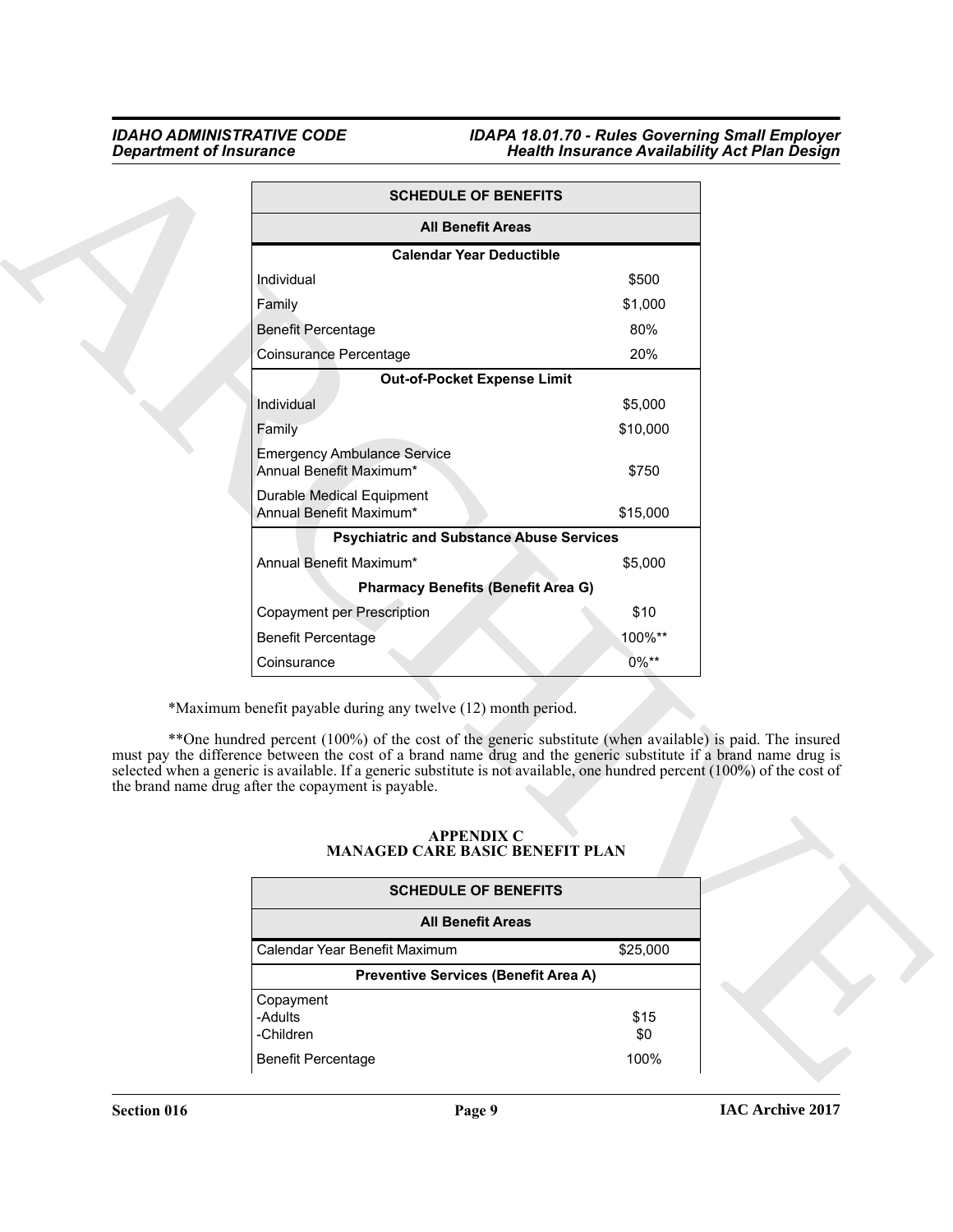|    | <b>SCHEDULE OF BENEFITS</b>                            |          |
|----|--------------------------------------------------------|----------|
|    | <b>All Benefit Areas</b>                               |          |
|    | Coinsurance Percentage                                 | 0%       |
|    | Annual Benefit Maximum*                                | \$500    |
|    | Vision Annual Benefit Sub-cap*                         | \$75     |
|    | <b>Primary Maternity Services (Benefit Area B1)</b>    |          |
|    | Initial Visit Copayment                                | \$15     |
|    | <b>Benefit Percentage</b>                              | 100%     |
|    | Coinsurance Percentage.                                | 0%       |
|    | <b>Other Maternity (Benefit Area B2)</b>               |          |
|    | Copayment (per admission)                              | \$1,000  |
|    | <b>Benefit Percentage</b>                              | 50%      |
|    | Coinsurance Percentage                                 | 50%      |
|    | <b>Inpatient Services (Benefit Area C)</b>             |          |
|    | Copayment (per admission)                              | \$1,000  |
|    | <b>Benefit Percentage</b>                              | 50%      |
|    | Coinsurance Percentage                                 | 50%      |
|    | <b>Outpatient Services (Benefit Area D)</b>            |          |
|    | Copayment                                              |          |
| 1. | Emergency Room+                                        | \$100    |
| 2. | <b>Outpatient Surgery</b>                              | \$400    |
| 3. | Office Visits and Other Outpatient Services            | \$30     |
|    | +\$100 network provider; \$200 non-designated provider |          |
|    | Transportation & Medical Equipment (Benefit Area E)    |          |
|    | <b>Emergency Ambulance Service</b>                     |          |
|    | Annual Benefit Maximum*                                | \$750    |
|    | Copayment                                              | \$200    |
|    | <b>Benefit Percentage</b>                              | 100%     |
|    | Coinsurance Percentage                                 | $0\%$    |
|    | <b>Durable Medical Equipment</b>                       |          |
|    | Annual Benefit Maximum*                                | \$15,000 |
|    | Copayment                                              | \$0      |
|    | <b>Benefit Percentage</b>                              | 50%      |
|    | Coinsurance Percentage                                 | 50%      |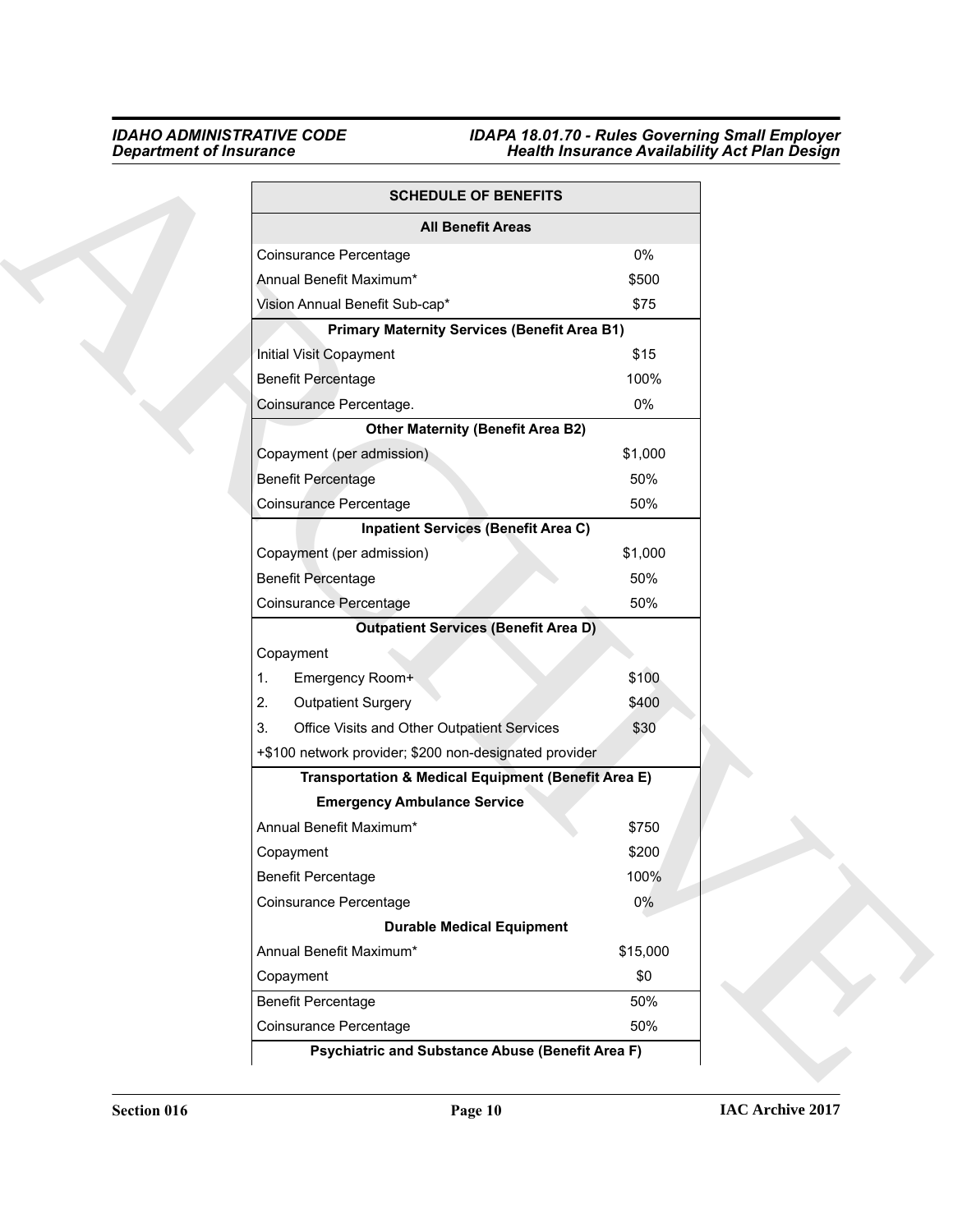| <b>SCHEDULE OF BENEFITS</b>                                                                                                                                                                                                                                                                                                                                                                                                                                                                                                                                 |             |  |
|-------------------------------------------------------------------------------------------------------------------------------------------------------------------------------------------------------------------------------------------------------------------------------------------------------------------------------------------------------------------------------------------------------------------------------------------------------------------------------------------------------------------------------------------------------------|-------------|--|
| <b>All Benefit Areas</b>                                                                                                                                                                                                                                                                                                                                                                                                                                                                                                                                    |             |  |
| Annual Benefit Maximum (Outpatient)*                                                                                                                                                                                                                                                                                                                                                                                                                                                                                                                        | \$1,500     |  |
| Copayment                                                                                                                                                                                                                                                                                                                                                                                                                                                                                                                                                   | \$0         |  |
| Benefit percentage                                                                                                                                                                                                                                                                                                                                                                                                                                                                                                                                          | 50%         |  |
| Coinsurance percentage                                                                                                                                                                                                                                                                                                                                                                                                                                                                                                                                      | 50%         |  |
| <b>Pharmacy Benefits (Benefit Area G)</b>                                                                                                                                                                                                                                                                                                                                                                                                                                                                                                                   |             |  |
| Copayment per Prescription                                                                                                                                                                                                                                                                                                                                                                                                                                                                                                                                  | \$10        |  |
| <b>Benefit Percentage</b>                                                                                                                                                                                                                                                                                                                                                                                                                                                                                                                                   | 100%**      |  |
| Coinsurance                                                                                                                                                                                                                                                                                                                                                                                                                                                                                                                                                 | $0\%**$     |  |
| <b>Out-of-Pocket Expense Limit</b>                                                                                                                                                                                                                                                                                                                                                                                                                                                                                                                          |             |  |
| Individual                                                                                                                                                                                                                                                                                                                                                                                                                                                                                                                                                  | \$5,000     |  |
| Family                                                                                                                                                                                                                                                                                                                                                                                                                                                                                                                                                      | \$10,000    |  |
| (Applicable to Benefit Areas "B2," "C," "D," "E")<br>*Maximum benefit payable during any twelve (12) month period.<br>**One hundred percent (100%) of the cost of the generic substitute (when available) is paid. The insured<br>must pay the difference between the cost of a brand name drug and the generic substitute if a brand name drug is<br>selected when a generic is available. If a generic substitute is not available, one hundred percent (100%) of the cost of<br>the brand name drug after the copayment is payable.<br><b>APPENDIX D</b> |             |  |
| <b>BASIC BENEFIT PLAN</b>                                                                                                                                                                                                                                                                                                                                                                                                                                                                                                                                   |             |  |
| <b>SCHEDULE OF BENEFITS</b>                                                                                                                                                                                                                                                                                                                                                                                                                                                                                                                                 |             |  |
| <b>All Benefit Areas</b><br>Calendar Year Benefit Maximum                                                                                                                                                                                                                                                                                                                                                                                                                                                                                                   |             |  |
| <b>Preventive Services (Benefit Area A)</b>                                                                                                                                                                                                                                                                                                                                                                                                                                                                                                                 | \$25,000    |  |
| Copayment<br>-Adults<br>-Children under Age 12                                                                                                                                                                                                                                                                                                                                                                                                                                                                                                              | \$15<br>\$0 |  |
| <b>Benefit Percentage</b>                                                                                                                                                                                                                                                                                                                                                                                                                                                                                                                                   | 100%        |  |
| Coinsurance Percentage                                                                                                                                                                                                                                                                                                                                                                                                                                                                                                                                      | 0%          |  |
| Annual Benefit Maximum*                                                                                                                                                                                                                                                                                                                                                                                                                                                                                                                                     | \$500       |  |
| Vision Annual Benefit Sub-cap*                                                                                                                                                                                                                                                                                                                                                                                                                                                                                                                              | \$75        |  |
| <b>Primary Maternity Services (Benefit Area B1)</b>                                                                                                                                                                                                                                                                                                                                                                                                                                                                                                         |             |  |

#### <span id="page-10-0"></span> **APPENDIX D BASIC BENEFIT PLAN**

| <b>SCHEDULE OF BENEFITS</b>                         |             |  |  |  |  |
|-----------------------------------------------------|-------------|--|--|--|--|
| <b>All Benefit Areas</b>                            |             |  |  |  |  |
| Calendar Year Benefit Maximum                       | \$25,000    |  |  |  |  |
| <b>Preventive Services (Benefit Area A)</b>         |             |  |  |  |  |
| Copayment<br>-Adults<br>-Children under Age 12      | \$15<br>\$0 |  |  |  |  |
| Benefit Percentage                                  | 100%        |  |  |  |  |
| Coinsurance Percentage                              | $0\%$       |  |  |  |  |
| Annual Benefit Maximum*                             | \$500       |  |  |  |  |
| Vision Annual Benefit Sub-cap*                      | \$75        |  |  |  |  |
| <b>Primary Maternity Services (Benefit Area B1)</b> |             |  |  |  |  |
| Initial Visit Copayment                             | \$15        |  |  |  |  |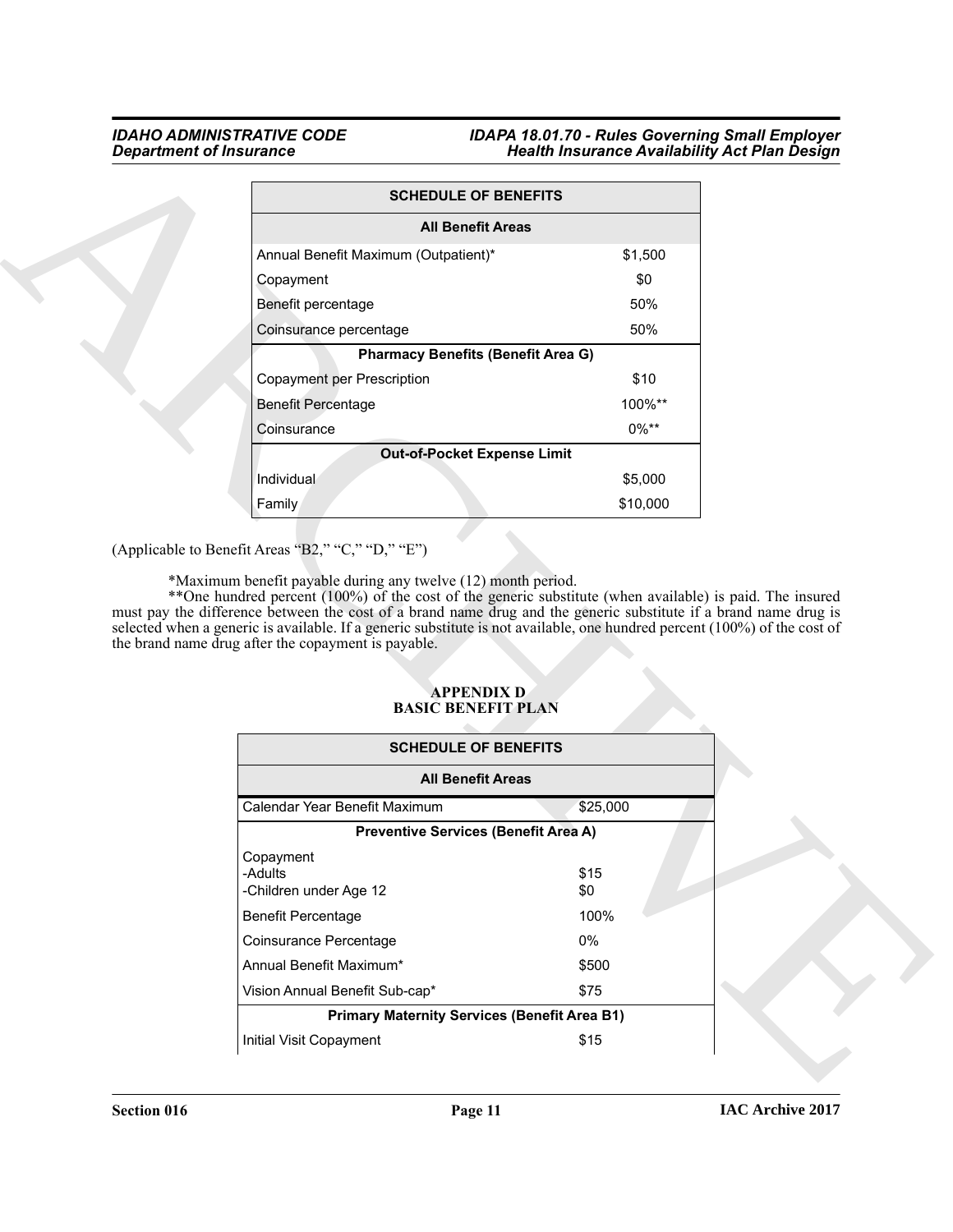|                                                                                                                      | <b>SCHEDULE OF BENEFITS</b>                                                                                                                                                                                                                                                                                                                               |
|----------------------------------------------------------------------------------------------------------------------|-----------------------------------------------------------------------------------------------------------------------------------------------------------------------------------------------------------------------------------------------------------------------------------------------------------------------------------------------------------|
|                                                                                                                      | <b>All Benefit Areas</b>                                                                                                                                                                                                                                                                                                                                  |
| <b>Benefit Percentage</b>                                                                                            | 100%                                                                                                                                                                                                                                                                                                                                                      |
| Coinsurance Percentage                                                                                               | 0%                                                                                                                                                                                                                                                                                                                                                        |
|                                                                                                                      | Benefit Areas B2, C, D, E, F                                                                                                                                                                                                                                                                                                                              |
|                                                                                                                      | <b>Calendar Year Deductible</b>                                                                                                                                                                                                                                                                                                                           |
| Individual                                                                                                           | \$1,000                                                                                                                                                                                                                                                                                                                                                   |
| Family                                                                                                               | \$2,000                                                                                                                                                                                                                                                                                                                                                   |
| Benefit Percentage.                                                                                                  | 50%                                                                                                                                                                                                                                                                                                                                                       |
| Coinsurance Percentage                                                                                               | 50%                                                                                                                                                                                                                                                                                                                                                       |
|                                                                                                                      | <b>Out-of-Pocket Expense Limit</b>                                                                                                                                                                                                                                                                                                                        |
| Individual                                                                                                           | \$5,000                                                                                                                                                                                                                                                                                                                                                   |
| Family                                                                                                               | \$10,000                                                                                                                                                                                                                                                                                                                                                  |
| <b>Emergency Ambulance Service</b><br>Annual Benefit Maximum*                                                        | \$750                                                                                                                                                                                                                                                                                                                                                     |
| <b>Durable Medical Equipment</b><br>Annual Benefit Maximum*                                                          | \$15,000                                                                                                                                                                                                                                                                                                                                                  |
|                                                                                                                      | Psychiatric and Substance Abuse Services Annual Benefit Maximum*                                                                                                                                                                                                                                                                                          |
| Outpatient                                                                                                           | \$2,500                                                                                                                                                                                                                                                                                                                                                   |
|                                                                                                                      | <b>Pharmacy Benefits (Benefit Area G)</b>                                                                                                                                                                                                                                                                                                                 |
| Copayment per Prescription                                                                                           | \$10                                                                                                                                                                                                                                                                                                                                                      |
| <b>Benefit Percentage</b>                                                                                            | 100%**                                                                                                                                                                                                                                                                                                                                                    |
| Coinsurance                                                                                                          | $0\%**$                                                                                                                                                                                                                                                                                                                                                   |
| *Maximum benefit payable during any twelve (12) month period.<br>the brand name drug after the copayment is payable. | **One hundred percent (100%) of the cost of the generic substitute (when available) is paid. The insured<br>must pay the difference between the cost of a brand name drug and the generic substitute if a brand name drug is<br>selected when a generic is available. If a generic substitute is not available, one hundred percent (100%) of the cost of |
|                                                                                                                      | <b>APPENDIX E</b><br>MANAGED CARE CATASTROPHIC BENEFIT PLAN                                                                                                                                                                                                                                                                                               |
|                                                                                                                      | <b>SCHEDULE OF BENEFITS</b>                                                                                                                                                                                                                                                                                                                               |
|                                                                                                                      | <b>All Benefit Areas</b>                                                                                                                                                                                                                                                                                                                                  |
| <b>Calendar Year Benefit Maximum</b>                                                                                 | \$200,000                                                                                                                                                                                                                                                                                                                                                 |

### <span id="page-11-0"></span>**APPENDIX E MANAGED CARE CATASTROPHIC BENEFIT PLAN**

| <b>SCHEDULE OF BENEFITS</b>               |           |
|-------------------------------------------|-----------|
| <b>All Benefit Areas</b>                  |           |
| <b>Calendar Year Benefit Maximum</b>      | \$200,000 |
| <b>Calendar Year Out-of-Pocket Limits</b> |           |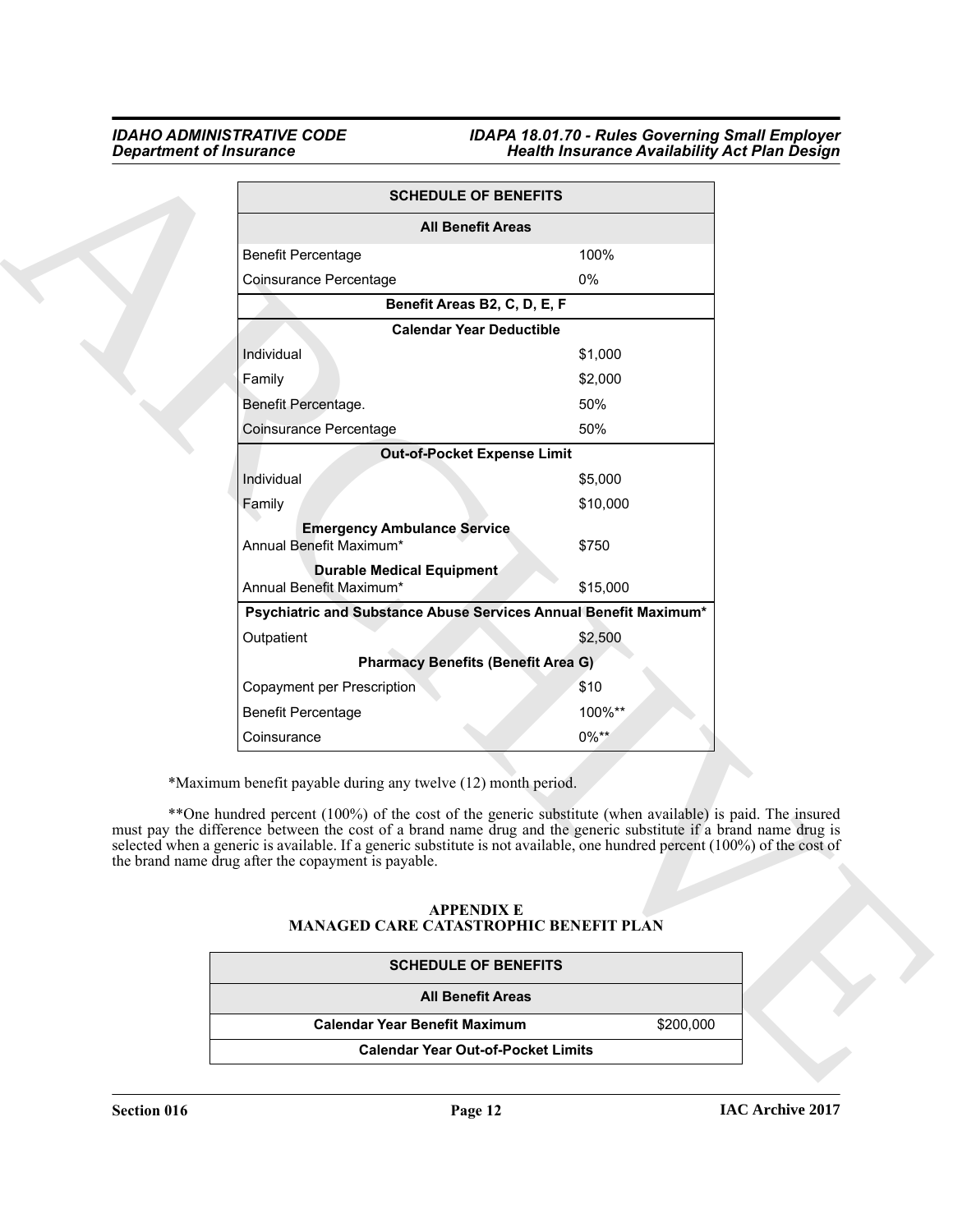| <b>SCHEDULE OF BENEFITS</b>                                                                                                                                                                       |                      |
|---------------------------------------------------------------------------------------------------------------------------------------------------------------------------------------------------|----------------------|
| <b>All Benefit Areas</b>                                                                                                                                                                          |                      |
| For Copayments and Coinsurance:<br>-per person<br>- per family                                                                                                                                    | \$12,000<br>\$24,000 |
| The per person Benefit maximum applies when family<br>coverage is purchased.<br>Copayments - Only as stated for specific Benefit Areas<br>Coinsurance - Only as stated for specific Benefit Areas |                      |
| <b>Benefit Area A</b>                                                                                                                                                                             |                      |
| <b>Preventive Services</b>                                                                                                                                                                        |                      |
| Copayment<br>- Adults<br>- Children                                                                                                                                                               | \$20<br>\$0          |
| <b>Annual Benefit Maximum</b>                                                                                                                                                                     | \$250                |
| <b>Benefit Area B</b>                                                                                                                                                                             |                      |
| <b>Maternity</b>                                                                                                                                                                                  |                      |
| Outpatient Maternity Copayment per Visit                                                                                                                                                          | \$20                 |
| Outpatient Maternity Out-Of-Pocket Expense Limit<br>(per pregnancy) (fully paid thereafter)                                                                                                       | \$240                |
| Inpatient Maternity Copayment per Day per pregnancy                                                                                                                                               | \$500                |
| Inpatient Maternity Out-Of-Pocket Expense Limit<br>(per pregnancy) (fully paid thereafter)                                                                                                        | \$1,000              |
| <b>Benefit Area C</b>                                                                                                                                                                             |                      |
| <b>General Inpatient Services</b>                                                                                                                                                                 |                      |
| Copayment per Day (not to exceed 5 days per admission                                                                                                                                             | \$500                |
| Out-of-Pocket Expense Limit per Admission                                                                                                                                                         | \$2,500              |
| <b>Benefit Area D</b>                                                                                                                                                                             |                      |
| <b>General Outpatient Services</b>                                                                                                                                                                |                      |
| Copayment per Office Visit                                                                                                                                                                        | \$20                 |
| Copayment for Laboratory and Radiology (X-ray)                                                                                                                                                    | \$0                  |
| <b>Benefit Area E</b>                                                                                                                                                                             |                      |
| <b>Transportation and Medical Equipment</b>                                                                                                                                                       |                      |
| Ambulance<br>-Coinsurance per Trip<br>-Annual Benefit Sub-maximum                                                                                                                                 | 50%<br>\$750         |
| <b>Durable Medical Equipment</b><br>-Coinsurance                                                                                                                                                  | 50%                  |
| -Annual Benefit Sub-maximum                                                                                                                                                                       | \$10,000             |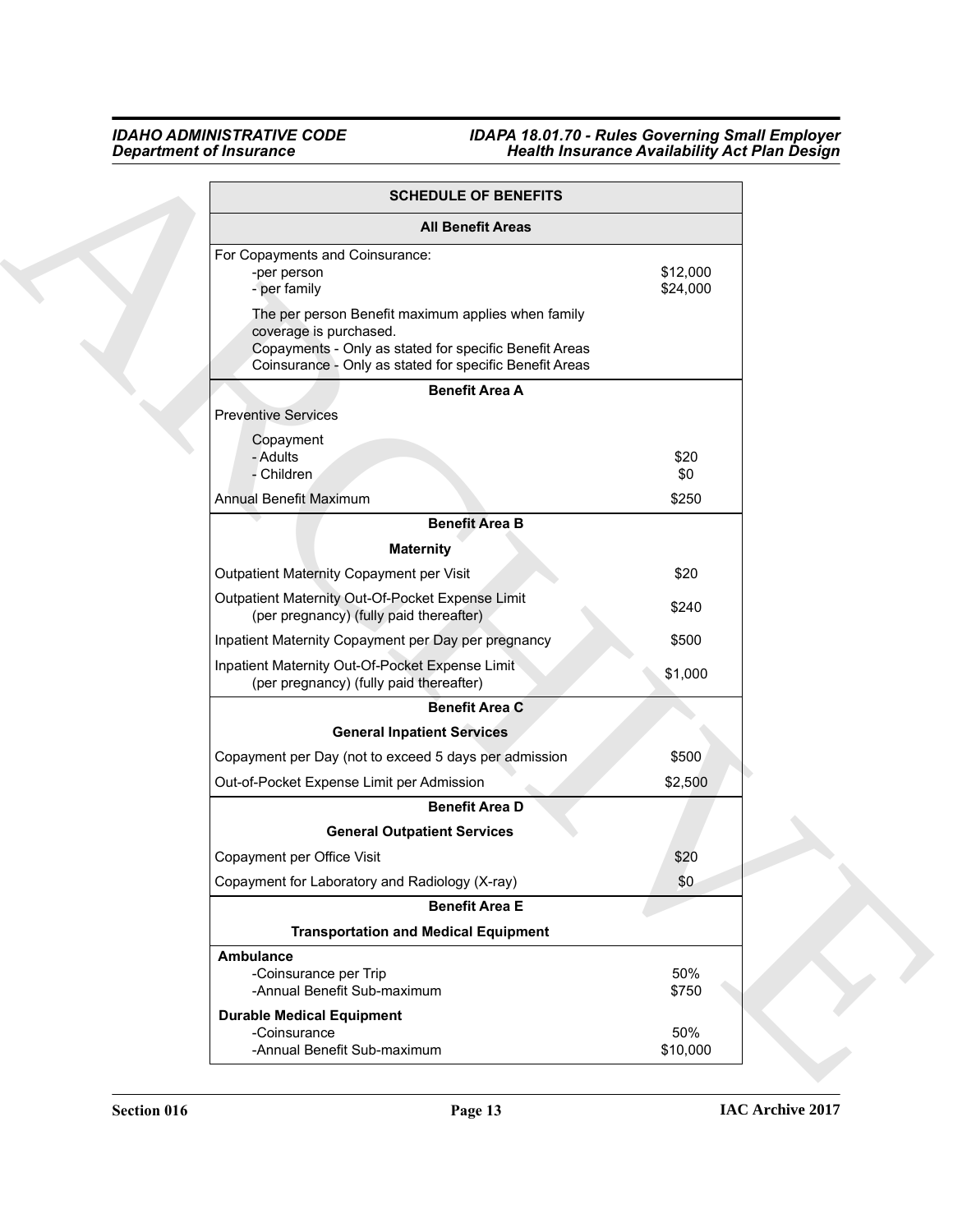|                                                                                                                                                                                                            | <b>SCHEDULE OF BENEFITS</b>                                        |                          |
|------------------------------------------------------------------------------------------------------------------------------------------------------------------------------------------------------------|--------------------------------------------------------------------|--------------------------|
|                                                                                                                                                                                                            | <b>All Benefit Areas</b>                                           |                          |
| <b>Benefit Area F</b><br><b>Psychiatric and Substance Abuse</b><br><b>Outpatient Services</b><br>(not including drugs are covered under Area G<br>-Copayment per Visit<br>-Annual number of Covered Visits |                                                                    | \$50<br>10 <sup>°</sup>  |
| <b>Inpatient Services</b> (including drugs)<br>-Copayment per Day<br>-Annual maximum number of Covered Days                                                                                                |                                                                    | \$400<br>10 <sup>°</sup> |
| <b>Drugs and Pharmaceuticals</b>                                                                                                                                                                           | <b>Benefit Area G</b>                                              |                          |
| Coinsurance for each prescription, for up to a 30-day supply<br>(formularies permitted - subjects unlisted drugs to<br>managed care plan approval)                                                         |                                                                    | 50%                      |
|                                                                                                                                                                                                            | <b>APPENDIX F</b>                                                  |                          |
|                                                                                                                                                                                                            | <b>CATASTROPHIC BENEFIT PLAN</b><br><b>SCHEDULE OF BENEFITS</b>    |                          |
| <b>All Benefit Areas</b>                                                                                                                                                                                   |                                                                    |                          |
| Calendar Year Individual Benefit Maximum                                                                                                                                                                   | \$200,000                                                          |                          |
| <b>Calendar Year Deductible</b>                                                                                                                                                                            |                                                                    |                          |
| Individual<br>Family                                                                                                                                                                                       | \$2,000 or \$5,000<br>\$4,000 or \$10,000                          |                          |
| <b>Benefit Percentage</b><br>Coinsurance Percentage                                                                                                                                                        | 50%<br>50%                                                         |                          |
| Calendar Year Out-of-Pocket Expense Limit                                                                                                                                                                  |                                                                    |                          |
| Individual                                                                                                                                                                                                 | \$10,000 for \$2,000 deductible<br>\$13,000 for \$5,000 deductible |                          |

### <span id="page-13-0"></span>**APPENDIX F CATASTROPHIC BENEFIT PLAN**

| <b>SCHEDULE OF BENEFITS</b>                         |                                                                          |
|-----------------------------------------------------|--------------------------------------------------------------------------|
| <b>All Benefit Areas</b>                            |                                                                          |
| Calendar Year Individual Benefit Maximum            | \$200,000                                                                |
| <b>Calendar Year Deductible</b>                     |                                                                          |
| Individual<br>Family                                | \$2,000 or \$5,000<br>\$4,000 or \$10,000                                |
| <b>Benefit Percentage</b><br>Coinsurance Percentage | 50%<br>50%                                                               |
| <b>Calendar Year Out-of-Pocket Expense Limit</b>    |                                                                          |
| Individual                                          | \$10,000 for \$2,000 deductible<br>\$13,000 for \$5,000 deductible       |
| Family                                              | \$20,000 for \$4,000 deductible<br>\$26,000 for \$10,000 deduct-<br>ible |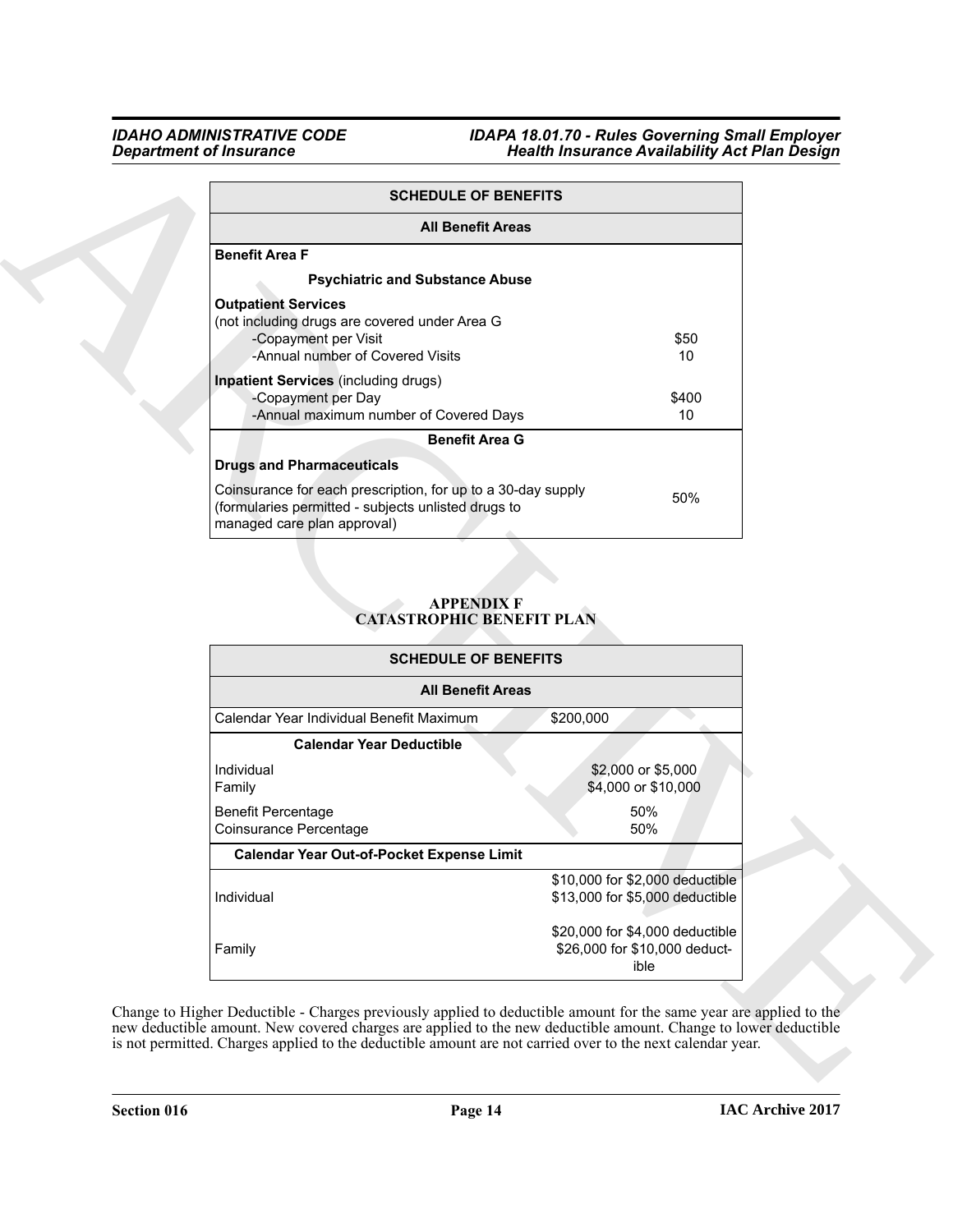|          | <b>BENEFIT AREA A</b>                                                                                                                                                                                                                                                                                                                                                                                                  |                |
|----------|------------------------------------------------------------------------------------------------------------------------------------------------------------------------------------------------------------------------------------------------------------------------------------------------------------------------------------------------------------------------------------------------------------------------|----------------|
|          | <b>Preventive Services</b><br>Annual Benefit Maximum*                                                                                                                                                                                                                                                                                                                                                                  | \$500          |
|          | BENEFIT AREAS B2, C, D, E, F                                                                                                                                                                                                                                                                                                                                                                                           |                |
|          | <b>Emergency Ambulance Service</b><br>Annual Benefit Maximum*                                                                                                                                                                                                                                                                                                                                                          | \$750          |
|          | <b>Durable Medical Equipment</b><br>Annual Benefit Maximum*                                                                                                                                                                                                                                                                                                                                                            | \$15,000       |
|          | <b>Psychiatric and Substance Abuse Services</b><br>Annual Benefit Maximum*                                                                                                                                                                                                                                                                                                                                             | \$5,000        |
|          | <b>BENEFIT AREA G</b>                                                                                                                                                                                                                                                                                                                                                                                                  |                |
|          |                                                                                                                                                                                                                                                                                                                                                                                                                        |                |
|          | <b>Pharmacy Benefits</b>                                                                                                                                                                                                                                                                                                                                                                                               |                |
|          | <b>Copayment per Prescription</b><br><b>Benefit Percentage</b>                                                                                                                                                                                                                                                                                                                                                         | \$10<br>100%** |
|          | Coinsurance                                                                                                                                                                                                                                                                                                                                                                                                            | $0\%**$        |
|          | Maximum benefit payable during any twelve (12) month period.<br>100% of the cost of the generic substitute (when available) is paid. The insured must pay the difference<br>between the cost of a brand name drug and the generic substitute if a brand name drug is selected when a generic is<br>available. If a generic substitute is not available, 100% of the cost of the brand name drug after the copayment is |                |
|          |                                                                                                                                                                                                                                                                                                                                                                                                                        |                |
| payable. |                                                                                                                                                                                                                                                                                                                                                                                                                        |                |
|          |                                                                                                                                                                                                                                                                                                                                                                                                                        |                |